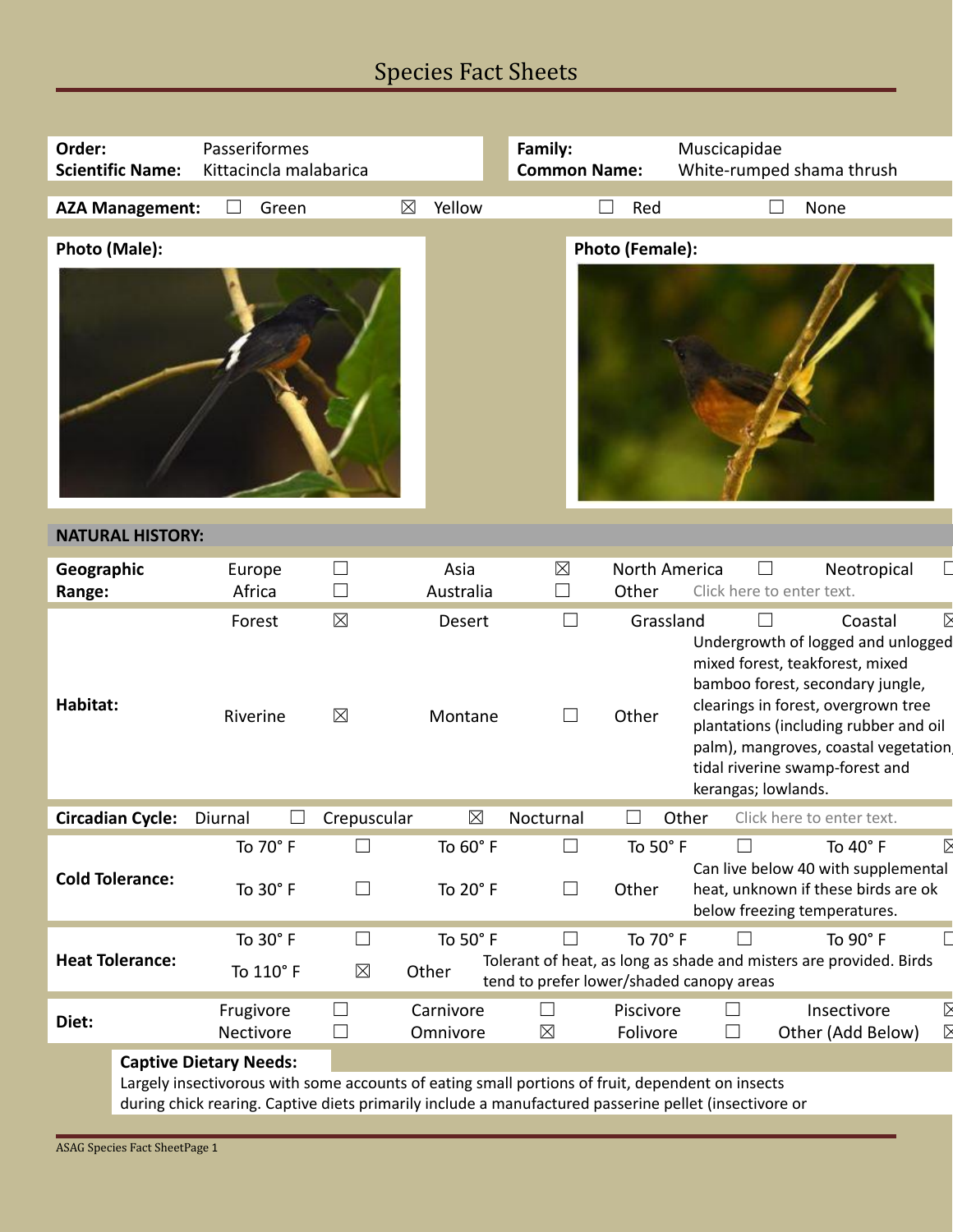fruit eater focused), typically manufactured by Mazuri, Lafeber, and/or Marion. Diets may also include gut-loaded mealworms and crickets, soaked/crumbled dog food, chopped fruit, and hard-boiled egg. This species is typically housed in mixed species exhibits, having access to many food options.

| Life Expectancy in the Wild:  | Males: | unknown                                           | Females: | unknown                                           |
|-------------------------------|--------|---------------------------------------------------|----------|---------------------------------------------------|
| Life Expectancy in Captivity: | Males: | Median life exp 5 years,<br>after one year of age | Females: | Median life exp 5 years, after<br>one year of age |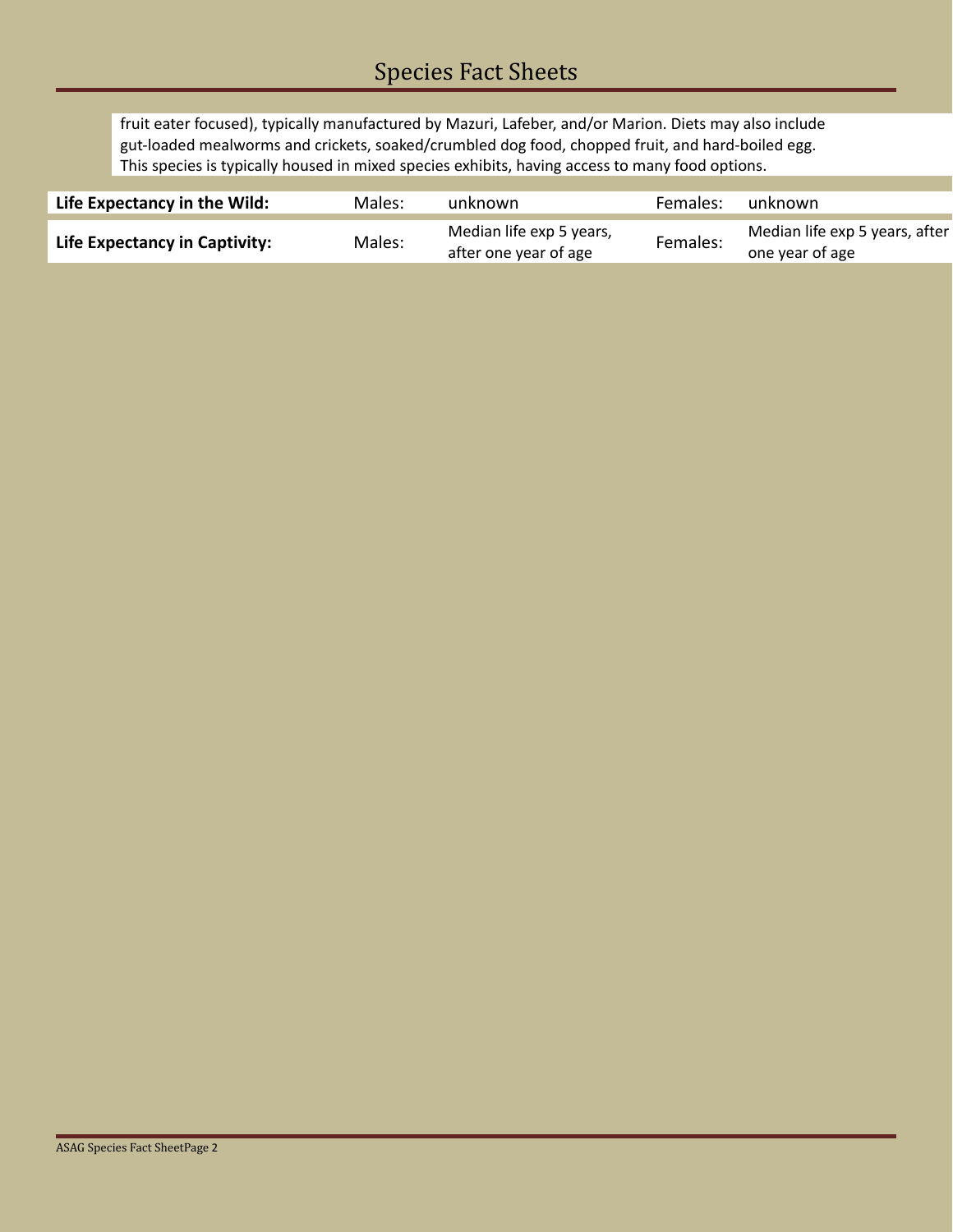| <b>BREEDING INFORMATION:</b>                                                                                                                                                                                                                                                                                                                                                                                                                                                                                                                                                     |                                                                                                                                                                                                                                                                                                                                                                                                                              |                                                                                                                                                                                                                                                                                                                                                                                                                                               |                                                                                                                                                                                                                                                          |                          |                                                                                                            |  |  |  |
|----------------------------------------------------------------------------------------------------------------------------------------------------------------------------------------------------------------------------------------------------------------------------------------------------------------------------------------------------------------------------------------------------------------------------------------------------------------------------------------------------------------------------------------------------------------------------------|------------------------------------------------------------------------------------------------------------------------------------------------------------------------------------------------------------------------------------------------------------------------------------------------------------------------------------------------------------------------------------------------------------------------------|-----------------------------------------------------------------------------------------------------------------------------------------------------------------------------------------------------------------------------------------------------------------------------------------------------------------------------------------------------------------------------------------------------------------------------------------------|----------------------------------------------------------------------------------------------------------------------------------------------------------------------------------------------------------------------------------------------------------|--------------------------|------------------------------------------------------------------------------------------------------------|--|--|--|
| <b>Age at Sexual Maturity:</b>                                                                                                                                                                                                                                                                                                                                                                                                                                                                                                                                                   | Males:                                                                                                                                                                                                                                                                                                                                                                                                                       | up to apx 12 years.                                                                                                                                                                                                                                                                                                                                                                                                                           | Can produce fertile eggs<br>Females:<br>as early as 6 months, and                                                                                                                                                                                        |                          | Hatch young as early as 7<br>months, and up to apx 13<br>years                                             |  |  |  |
| <b>Courtship Displays:</b>                                                                                                                                                                                                                                                                                                                                                                                                                                                                                                                                                       |                                                                                                                                                                                                                                                                                                                                                                                                                              | Males sing complex, melodious songs. In captivity, some have observed<br>these songs during the non-breeding seasons, either on their own accord or<br>through stimulation through recorded song. It has been noted that females<br>sing short songs only during the breeding season and when in the presence<br>of male partners. Typically monogamous, some observations have seen pair<br>bonds could last at least two years in the wild. |                                                                                                                                                                                                                                                          |                          |                                                                                                            |  |  |  |
| <b>Nest Site Description:</b>                                                                                                                                                                                                                                                                                                                                                                                                                                                                                                                                                    |                                                                                                                                                                                                                                                                                                                                                                                                                              | Males sing complex, melodious songs during breeding season and will scout<br>out nesting areas. Females tend to give final approval of a nest site, and then<br>will do most of the nest building while males remain close and protect the<br>site. Small boxes can be provided for birds to build nests in. Nests generally consist of<br>small twigs, leaves, plant fibers and other soft or fibrous materials the pair finds.              |                                                                                                                                                                                                                                                          |                          |                                                                                                            |  |  |  |
| <b>Clutch Size, Egg Description:</b>                                                                                                                                                                                                                                                                                                                                                                                                                                                                                                                                             |                                                                                                                                                                                                                                                                                                                                                                                                                              | Clutch can be 1-5 eggs. Egg shells are light blueish green with varying<br>amounts of brown spots.                                                                                                                                                                                                                                                                                                                                            |                                                                                                                                                                                                                                                          |                          |                                                                                                            |  |  |  |
| <b>Incubation Period:</b><br>13 days                                                                                                                                                                                                                                                                                                                                                                                                                                                                                                                                             |                                                                                                                                                                                                                                                                                                                                                                                                                              |                                                                                                                                                                                                                                                                                                                                                                                                                                               |                                                                                                                                                                                                                                                          | <b>Fledgling Period:</b> | Fledge around 8-11 days,<br>fledglings start picking up food<br>on their own within a week of<br>fledging. |  |  |  |
| In captivity, males have been observed scouting and protecting nesting areas. It<br><b>Parental Care:</b><br>seems as though the females make the final decision and do most of the nest<br>building. There are reports from the research done in Hawaii where only the female<br>incubates but there is also research that says males have been observed<br>incubating. There are some accounts of seeing males bring food to the nest as well,<br>but this was not seen in the research out of Hawaii.<br>Parents will bring food to fledglings until they become independent. |                                                                                                                                                                                                                                                                                                                                                                                                                              |                                                                                                                                                                                                                                                                                                                                                                                                                                               |                                                                                                                                                                                                                                                          |                          |                                                                                                            |  |  |  |
| <b>Chick Development:</b>                                                                                                                                                                                                                                                                                                                                                                                                                                                                                                                                                        | This species can be affected by atoxoplasmosis; if there is consistent neonate die off,<br>or fledglings with fluffed feathers and lower activity levels, discuss preventative atoxo<br>treatment plan with medical staff, referencing the sturnid husbandry manual. Will<br>reclutch while still feeding fledged chicks. In captivity, males have been observed<br>doing most of the feedings if the female has reclutched. |                                                                                                                                                                                                                                                                                                                                                                                                                                               |                                                                                                                                                                                                                                                          |                          |                                                                                                            |  |  |  |
| <b>CAPTIVE HABITAT INFORMATION:</b>                                                                                                                                                                                                                                                                                                                                                                                                                                                                                                                                              |                                                                                                                                                                                                                                                                                                                                                                                                                              |                                                                                                                                                                                                                                                                                                                                                                                                                                               |                                                                                                                                                                                                                                                          |                          |                                                                                                            |  |  |  |
| Social Structure in the Wild:                                                                                                                                                                                                                                                                                                                                                                                                                                                                                                                                                    |                                                                                                                                                                                                                                                                                                                                                                                                                              |                                                                                                                                                                                                                                                                                                                                                                                                                                               | Typically monogamous, observations in Hawaii documented pairs lasting atleast two<br>years. Not much is known outside of breeding season. Because females are more<br>elusive, it is unknown if they remain in the territory outside of breeding season. |                          |                                                                                                            |  |  |  |
| <b>Social Structure in Captivity:</b><br><b>ASAG Species Fact SheetPage 3</b>                                                                                                                                                                                                                                                                                                                                                                                                                                                                                                    |                                                                                                                                                                                                                                                                                                                                                                                                                              | Males have been observed displacing females outside of breeding season, possibly<br>indicating they may move out of their territory during the off season. Often times<br>they seem to settle on their own, but careful attention towards this behavior is<br>recommended, removing the female if displacement increases. It is recommended to                                                                                                |                                                                                                                                                                                                                                                          |                          |                                                                                                            |  |  |  |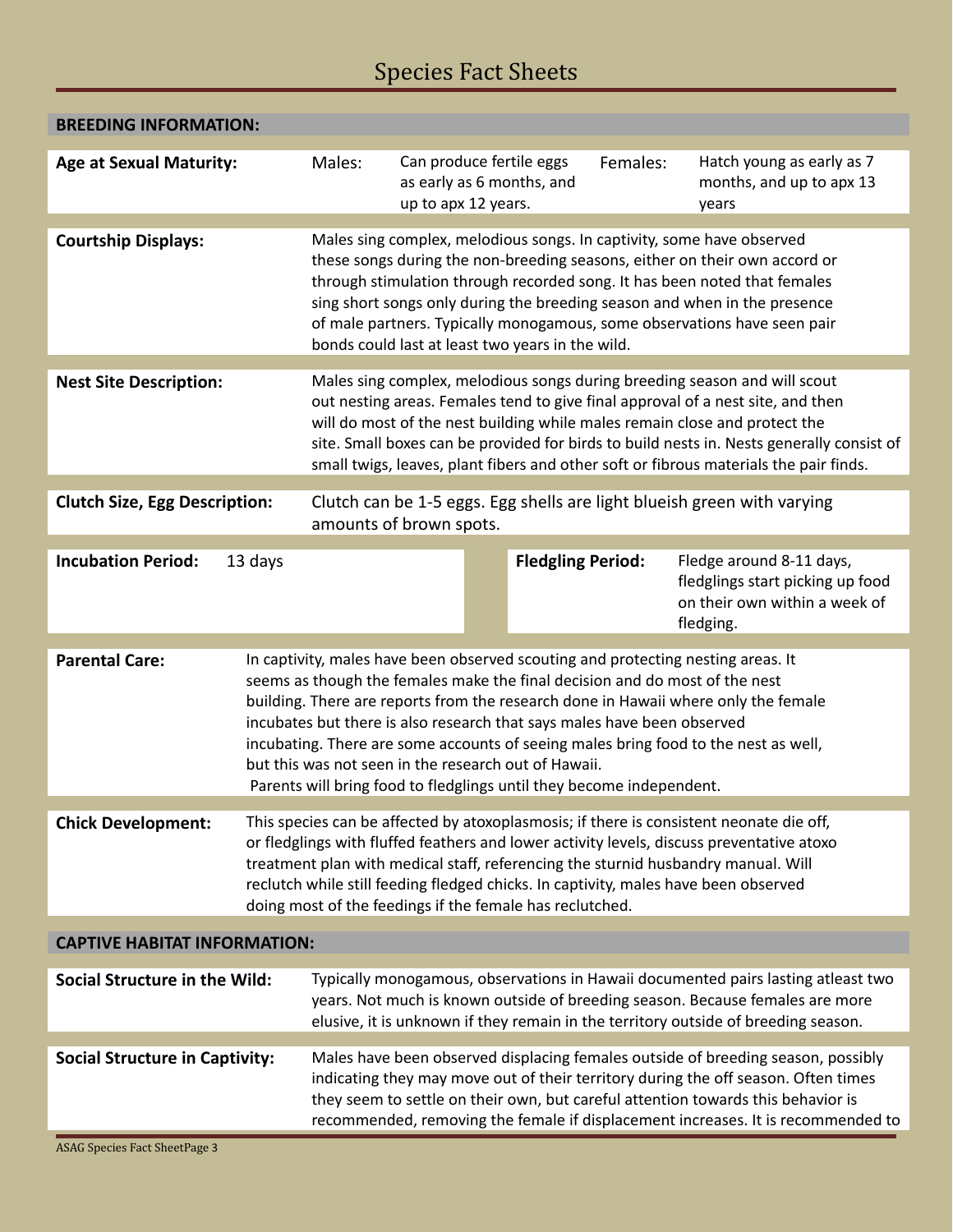separate offspring from parents once they start moulting in adult plumage, especially males. One facility reports being able to keep a clutch of females together for apx 15 weeks before displacement was observed.

| <b>Minimum Group Size:</b>                      | Single birds can be<br>held, but it is<br>recommended to have a<br>male and female pair.<br>Offspring should only<br>remain with the parents<br>until they begin to show<br>adult plumage, around 1<br>month after fledge. | Maximum Group Size:                                                                                                                                                                                                                                                                                                                                                                                                                                                                                                                                                                                                                                                                                                                                                                                                                                                                                                                                                                                                                                                                                                                                                                                                                                                                                                                                                                                                                                                                                            | One male and one female.<br>It is unknown at this time<br>if a group of unrelated<br>females could be held<br>together. One facility<br>reports being able to<br>house two males together,<br>but they separate them<br>during breeding season |
|-------------------------------------------------|----------------------------------------------------------------------------------------------------------------------------------------------------------------------------------------------------------------------------|----------------------------------------------------------------------------------------------------------------------------------------------------------------------------------------------------------------------------------------------------------------------------------------------------------------------------------------------------------------------------------------------------------------------------------------------------------------------------------------------------------------------------------------------------------------------------------------------------------------------------------------------------------------------------------------------------------------------------------------------------------------------------------------------------------------------------------------------------------------------------------------------------------------------------------------------------------------------------------------------------------------------------------------------------------------------------------------------------------------------------------------------------------------------------------------------------------------------------------------------------------------------------------------------------------------------------------------------------------------------------------------------------------------------------------------------------------------------------------------------------------------|------------------------------------------------------------------------------------------------------------------------------------------------------------------------------------------------------------------------------------------------|
| Compatible in<br><b>Mixed Species Exhibits:</b> | <b>Comments:</b><br>Yes                                                                                                                                                                                                    | Mix well with rainforest species, including other<br>song birds, doves, turacos, hoopoes, and ground<br>dwelling birds. In these mixed species exhibits, it is<br>encouraged to keep a close eye on species that<br>may predate on nests, management solutions<br>include shifting those birds off exhibit for the short<br>incubation/fledging period or providing secure nest<br>boxes where other birds can't reach inside. This<br>species is very territorial and will displace exhibit<br>mates if the individuals enter in their established<br>territory, but the displacement rarely escalates and<br>seems to resolve on its own. There is one recent<br>account of the species causing physical harm to<br>exhibit birds but this seems less common in most<br>situations. Can be territorial if they are housed with<br>birds of the same taxonomic family, specifically<br>when both pairs are set up for breeding. With that<br>said, some facilities have been able to house<br>taxonomically similar single individuals, as long as<br>both species aren't breeding. Additionally, larger<br>complex aviaries can accommodate these breeding<br>pairs, depending on space and nesting availability.<br>In smaller holding spaces, the species tends to<br>displace exhibit mates more frequently, pairing<br>them with doves or ground dwelling species seems<br>to work for those situations.<br>It is possible that they could pair with another thrush<br>breeding through nest management. | species. Precautions should be in place to prevent cross                                                                                                                                                                                       |
| <b>Optimal Habitat Size:</b>                    | Size can vary from typical off-exhibit                                                                                                                                                                                     |                                                                                                                                                                                                                                                                                                                                                                                                                                                                                                                                                                                                                                                                                                                                                                                                                                                                                                                                                                                                                                                                                                                                                                                                                                                                                                                                                                                                                                                                                                                |                                                                                                                                                                                                                                                |
|                                                 | holding runs (apx 5 feetwide by 8 feet<br>deep, 6 feet tall) to large walk-through                                                                                                                                         |                                                                                                                                                                                                                                                                                                                                                                                                                                                                                                                                                                                                                                                                                                                                                                                                                                                                                                                                                                                                                                                                                                                                                                                                                                                                                                                                                                                                                                                                                                                |                                                                                                                                                                                                                                                |
|                                                 | tropical exhibits. Special attention to                                                                                                                                                                                    |                                                                                                                                                                                                                                                                                                                                                                                                                                                                                                                                                                                                                                                                                                                                                                                                                                                                                                                                                                                                                                                                                                                                                                                                                                                                                                                                                                                                                                                                                                                |                                                                                                                                                                                                                                                |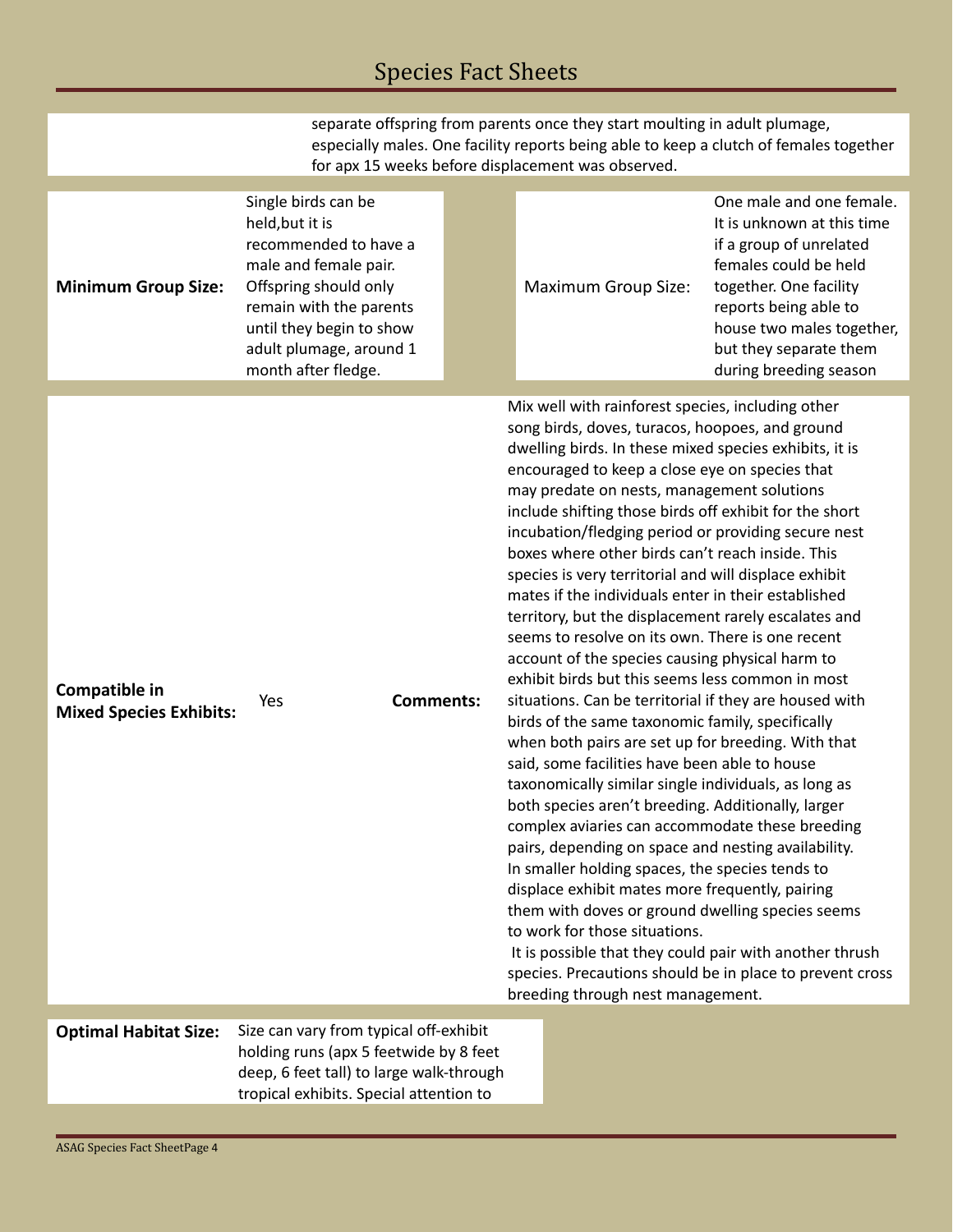| adding foliage cover and branchy perching<br>to un-planted spaces.<br>Does not do well in same sex flocks and offspring need to be moved from<br><b>Management Challenges:</b><br>parents as soon as they begin to show adult plumage, usually around 1 month                                                                  |
|--------------------------------------------------------------------------------------------------------------------------------------------------------------------------------------------------------------------------------------------------------------------------------------------------------------------------------|
|                                                                                                                                                                                                                                                                                                                                |
| after fledge. If committed to breeding this species, there must be separate<br>holding for offspring fairly soon after fledge. Careful observations must be done of pairs<br>during the non-breeding season and during introductions as males have been observed<br>persistently chasing females which could result in injury. |

#### **ADDITIONAL COMMENTS:**

Male and female shamas usually vocalized within their territories. Both

sexes (and fledglings) made a "Tck" call, usually in response to disturbance

within the territory, or just before sallying for a prey item. Male songs are much more complex compared to females,

hence why they are traded so readily as pets and for songbird competitions.

This species is a focus of the Asian Songbird Crises and could be an excellent ambassador in communicating zoo conservation work with in South East Asia.